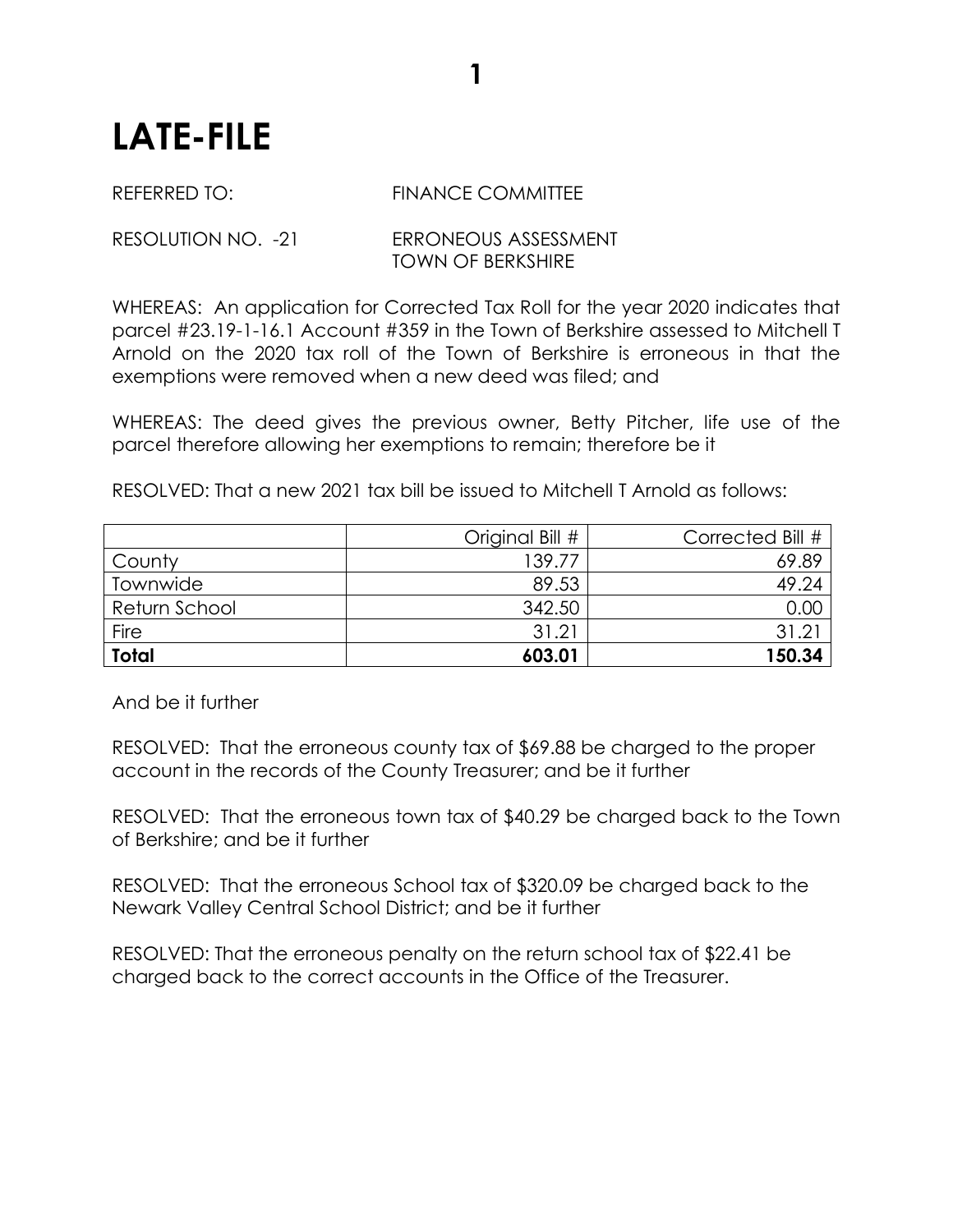RESOLUTION NO: -21 AMEND RESOLUTION NO. 109-08 AND ABOLISH POSITION IN ITCS DEPARTMENT AND CREATE POSITION IN COUNTY CLERK'S OFFICE; TRANSFER FUNDS FROM ITCS BUDGET TO COUNTY CLERK BUDGET AND MODIFY BUDGETS

WHEREAS: By Resolution No. 109-08 the position of Director of Records Management and Fixed Assets was abolished and the records management and fixed assets programs placed under the Information Technology and Communications Department (ITCS) and established the position of Records Management Officer; and

WHEREAS: The Tioga County Legislature is desirous of moving the records management and fixed asset programs from ITCS to the County Clerk's Office; and

WHEREAS: The Tioga County Legislature is also desirous of moving the duties being performed by the title of Records Management Officer, as created by Resolution No. 109-08, from ITCS to the Tioga County Clerk's Office and establish the position of Director of Assets and Records Management within the Clerk's Office; and

WHEREAS: The New York State Local Government Records Law requires that the Legislature identify the local public officer who will be responsible for the County records program and it appears appropriate to name the Tioga County Clerk as the official Records Management Officer; and

WHEREAS: It is necessary for budget modifications and a transfer of funds to be made from ITCS to the County Clerk for the new position of Director of Assets and Records Management; therefore be it

RESOLVED: That the records management and fixed asset programs be and hereby are moved from ITCS to the County Clerk's Office; and be it further

RESOLVED: That the position of Records Management Officer (Non-Union \$31,869-41,869) in the ITCS department be abolished effective February 15, 2021 which decreases the full time head count to nine (9); and be it further

RESOLVED That the position of Director of Assets and Records Management (Non-Union \$31,869-41,869) be created in the Tioga County Clerk's Office